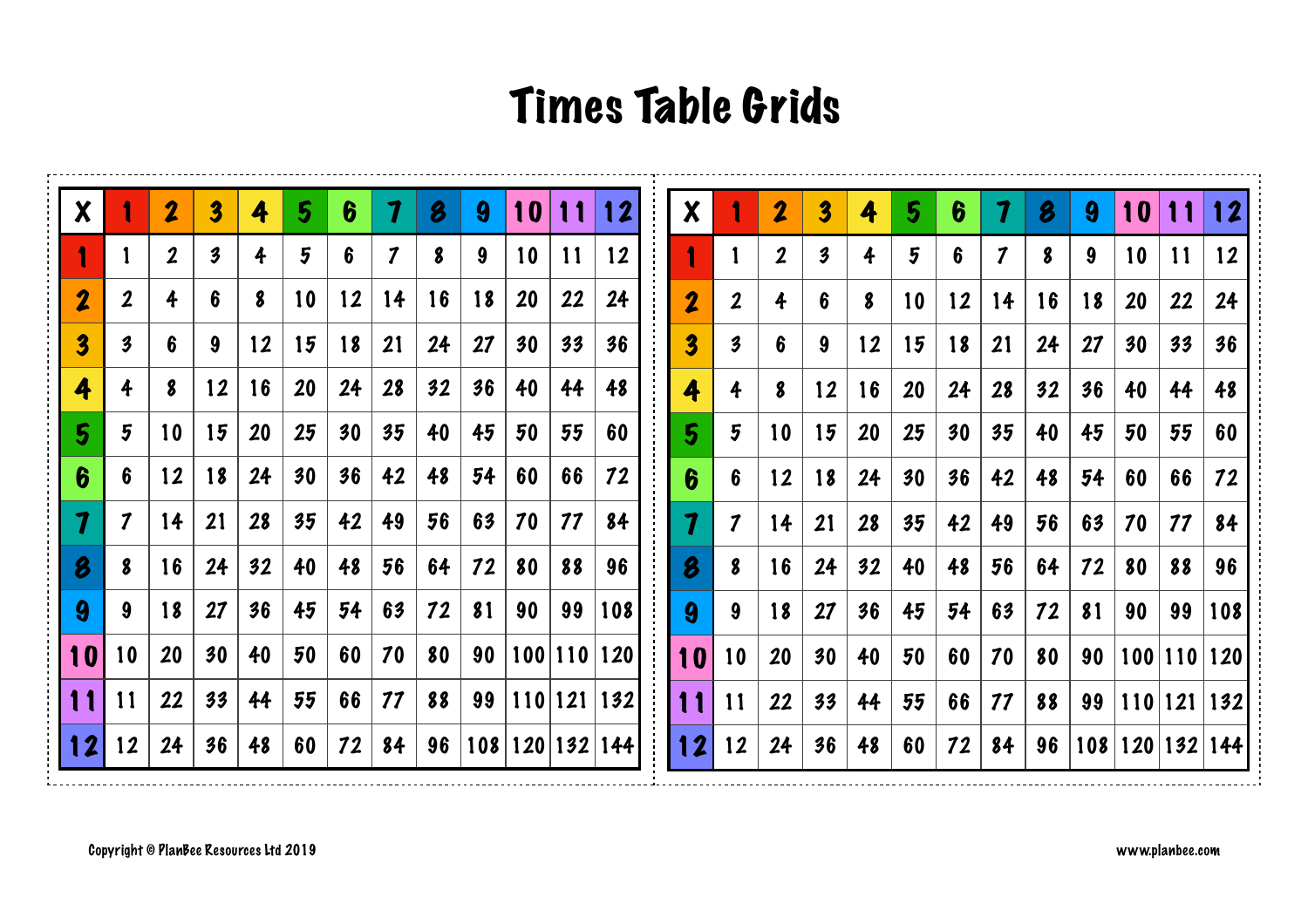## Times Table Grids to complete

|                         | 1 | $\overline{\mathbf{2}}$ | $\overline{\mathbf{3}}$ | 4 | $5\phantom{.0}$ | $\boldsymbol{6}$ | $\boldsymbol{7}$ | $\boldsymbol{\beta}$ | $\boldsymbol{9}$ | 10 11 12 |  |
|-------------------------|---|-------------------------|-------------------------|---|-----------------|------------------|------------------|----------------------|------------------|----------|--|
| $\mathbf{1}$            |   |                         |                         |   |                 |                  |                  |                      |                  |          |  |
| $\overline{\mathbf{2}}$ |   |                         |                         |   |                 |                  |                  |                      |                  |          |  |
| $\overline{\mathbf{3}}$ |   |                         |                         |   |                 |                  |                  |                      |                  |          |  |
| 4                       |   |                         |                         |   |                 |                  |                  |                      |                  |          |  |
| 5                       |   |                         |                         |   |                 |                  |                  |                      |                  |          |  |
| $\boldsymbol{6}$        |   |                         |                         |   |                 |                  |                  |                      |                  |          |  |
| $\boldsymbol{7}$        |   |                         |                         |   |                 |                  |                  |                      |                  |          |  |
| 8                       |   |                         |                         |   |                 |                  |                  |                      |                  |          |  |
| 9                       |   |                         |                         |   |                 |                  |                  |                      |                  |          |  |
| 10                      |   |                         |                         |   |                 |                  |                  |                      |                  |          |  |
| 11                      |   |                         |                         |   |                 |                  |                  |                      |                  |          |  |
| 12                      |   |                         |                         |   |                 |                  |                  |                      |                  |          |  |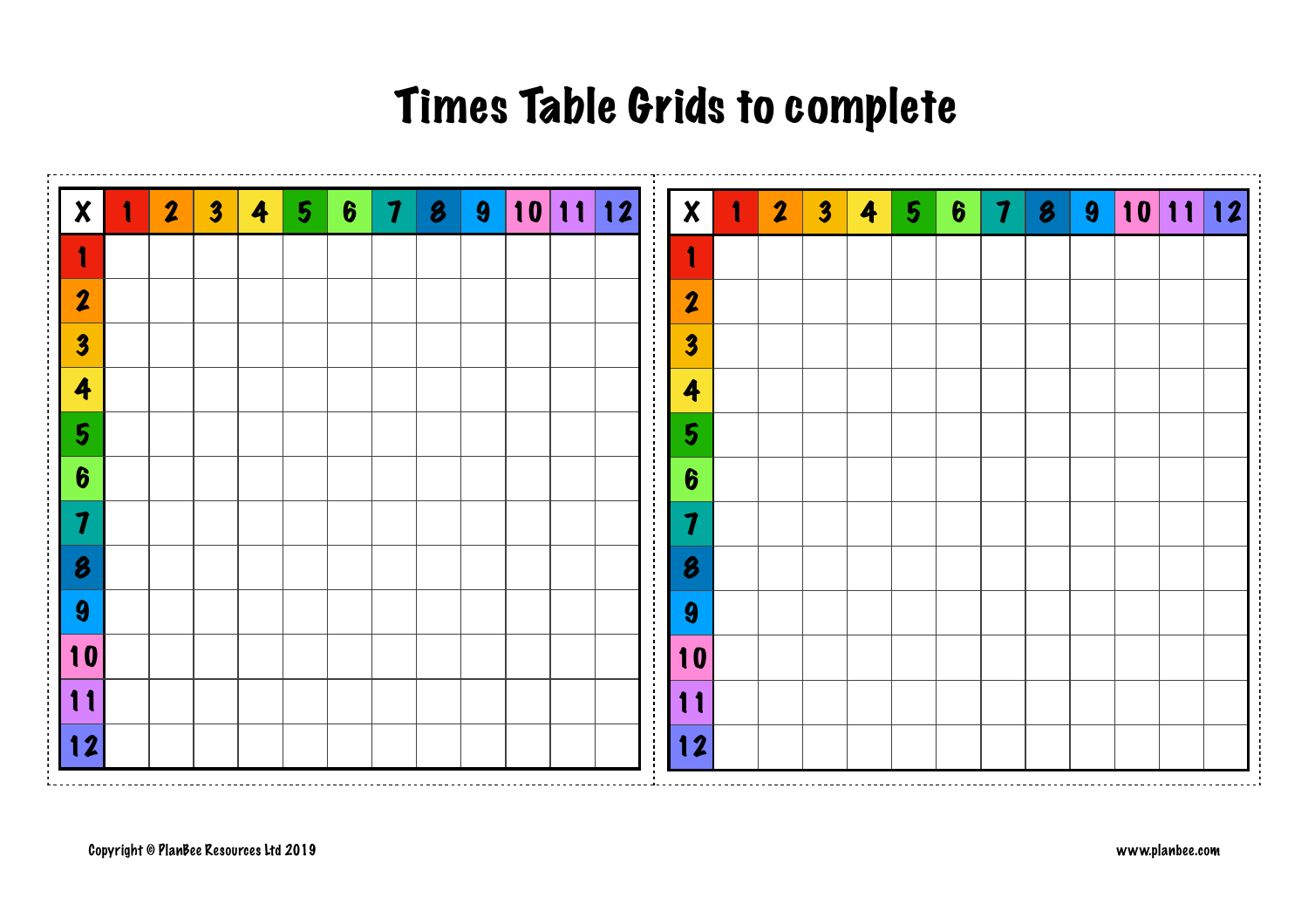## Times Table Grids to complete

|                         | 5 <sub>1</sub> | $\overline{\mathbf{7}}$ | $\overline{\mathbf{2}}$ | 12 | 4 | $\boldsymbol{\beta}$ | $\boldsymbol{9}$ | 1 | $\overline{\mathbf{3}}$ | 11 | $\boldsymbol{6}$ | 10 |
|-------------------------|----------------|-------------------------|-------------------------|----|---|----------------------|------------------|---|-------------------------|----|------------------|----|
| $\boldsymbol{6}$        |                |                         |                         |    |   |                      |                  |   |                         |    |                  |    |
| $\overline{\mathbf{2}}$ |                |                         |                         |    |   |                      |                  |   |                         |    |                  |    |
| $\boldsymbol{\beta}$    |                |                         |                         |    |   |                      |                  |   |                         |    |                  |    |
| $\overline{\mathbf{3}}$ |                |                         |                         |    |   |                      |                  |   |                         |    |                  |    |
| $\boldsymbol{9}$        |                |                         |                         |    |   |                      |                  |   |                         |    |                  |    |
| 10                      |                |                         |                         |    |   |                      |                  |   |                         |    |                  |    |
| $\overline{\mathbf{7}}$ |                |                         |                         |    |   |                      |                  |   |                         |    |                  |    |
|                         |                |                         |                         |    |   |                      |                  |   |                         |    |                  |    |
| 4                       |                |                         |                         |    |   |                      |                  |   |                         |    |                  |    |
| 12                      |                |                         |                         |    |   |                      |                  |   |                         |    |                  |    |
| $5\overline{)}$         |                |                         |                         |    |   |                      |                  |   |                         |    |                  |    |
| 11                      |                |                         |                         |    |   |                      |                  |   |                         |    |                  |    |